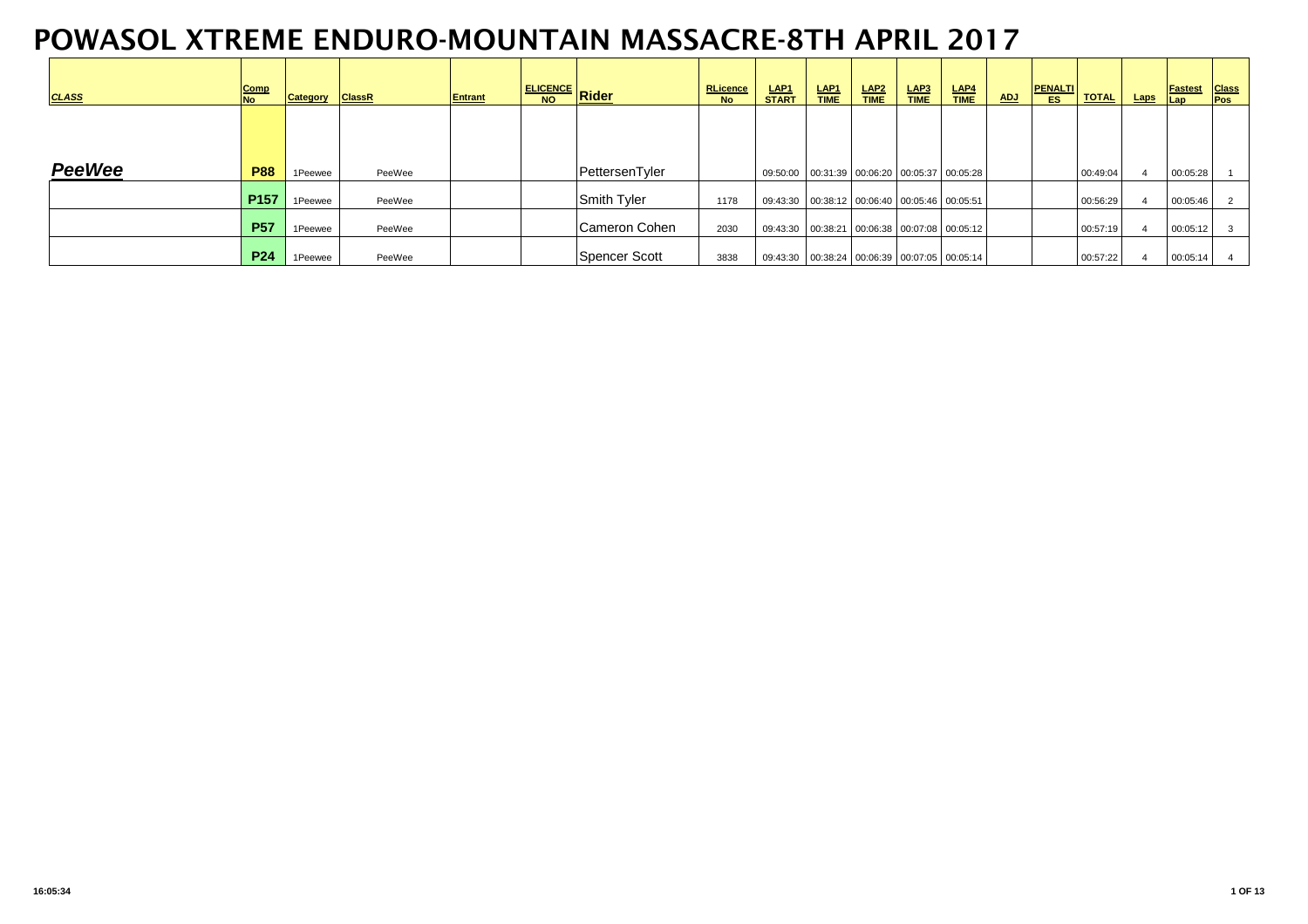| <b>CLASS</b>           | Comp<br><b>No</b> | Category | <b>ClassR</b>   | <b>Entrant</b>            |      | <u>ELICENCE Rider</u> | <b>RLicence</b><br><b>No</b> | <b>LAP1</b><br><b>START</b> | $rac{\text{LAP1}}{\text{TIME}}$ | LAP <sub>2</sub><br><b>TIME</b> | $\frac{\mathsf{LAP3}}{\mathsf{TIME}}$ | LAP4<br><b>TIME</b> | <b>ADJ</b> | <b>PENALTI</b><br><b>ES</b> | <b>TOTAL</b> | <b>Laps</b> | <b>Fastest</b><br>Lap | <b>Class</b><br>Pos |
|------------------------|-------------------|----------|-----------------|---------------------------|------|-----------------------|------------------------------|-----------------------------|---------------------------------|---------------------------------|---------------------------------------|---------------------|------------|-----------------------------|--------------|-------------|-----------------------|---------------------|
|                        |                   |          |                 |                           |      |                       |                              |                             |                                 |                                 |                                       |                     |            |                             |              |             |                       |                     |
| <b>Junior Clubmans</b> |                   |          |                 |                           |      |                       |                              |                             |                                 |                                 |                                       |                     |            |                             |              |             |                       |                     |
|                        | <b>J330</b>       | aClub    | Junior Clubmans |                           |      | <b>Walker Luke</b>    | 2688                         |                             | 09:43:00 01:42:13               |                                 |                                       |                     |            |                             | 01:42:13     |             | 01:42:13              |                     |
|                        | J380              | aClub    | Junior Clubmans |                           |      | Hendersen Guy         |                              |                             | 09:43:00 02:14:46               |                                 |                                       |                     |            |                             | 02:14:46     |             | 02:14:46              | 2                   |
|                        | K645              | aClub    | Junior Clubmans |                           |      | <b>Tyler Liam</b>     |                              | 09:36:30 02:15:43           |                                 |                                 |                                       |                     |            |                             | 02:15:43     |             | 02:15:43              | 3                   |
|                        | <b>J392</b>       | aClub    | Junior Clubmans |                           |      | Jones Brandon         | 2201                         | 09:43:00 02:19:57           |                                 |                                 |                                       |                     |            |                             | 02:19:57     |             | 02:19:57              |                     |
|                        | C <sub>14</sub>   | aClub    | Junior Clubmans |                           |      | Richmond Ethan        | 1120                         | 09:43:00 02:54:25           |                                 |                                 |                                       |                     |            |                             | 02:54:25     |             | 02:54:25              | 5                   |
|                        | <b>X19</b>        | aClub    | Junior Clubmans | BP security<br>superstore | 3569 | Spencer Blake         | 3569                         | 09:43:00  03:46:42          |                                 |                                 |                                       |                     |            |                             | 03:46:42     |             | 03:46:42              | 6                   |
|                        | <b>K34B</b>       | aClub    | Junior Clubmans |                           |      | <b>Marcus Daniel</b>  |                              | 09:43:30                    | <b>DNF</b>                      | <b>DNF</b>                      | <b>DNF</b>                            | <b>DNF</b>          |            |                             | <b>DNF</b>   | <b>DNF</b>  | <b>DNF</b>            | <b>DNF</b>          |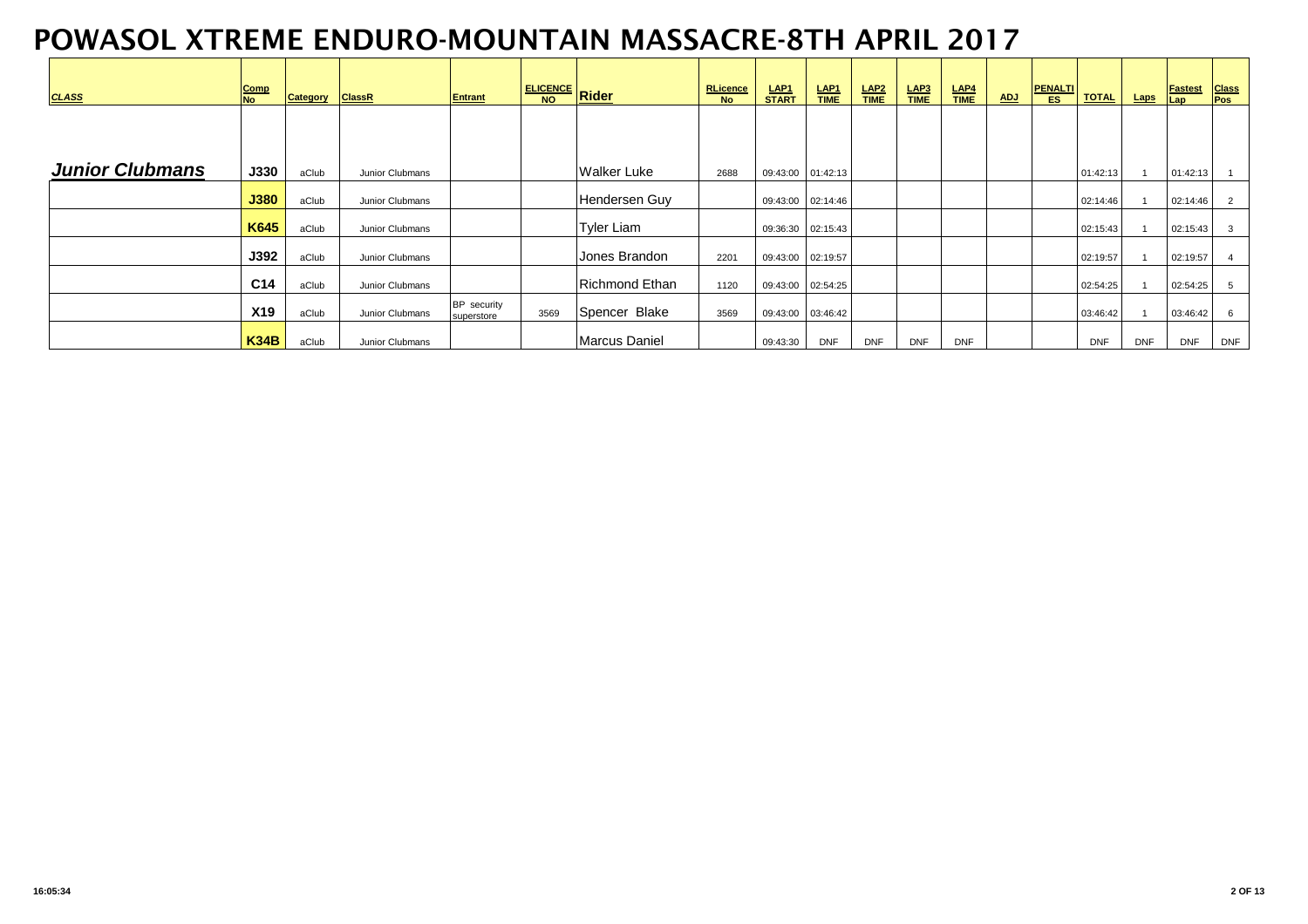| <b>CLASS</b>       | Comp<br><b>No</b> | Category  | <b>ClassR</b> | <b>Entrant</b> | <b>ELICENCE</b> Rider |                        | RLicence<br>No | LAP1<br>START                | $rac{\text{LAP1}}{\text{TIME}}$ | $rac{\text{LAP2}}{\text{TIME}}$ | $rac{\text{LAP3}}{\text{TIME}}$ | $rac{\text{LAP4}}{\text{TIME}}$ | <b>ADJ</b> | PENALTI<br>ES | <b>TOTAL</b> | <b>Laps</b>    | <b>Fastest</b><br>Lap | <b>Class</b><br>Pos |
|--------------------|-------------------|-----------|---------------|----------------|-----------------------|------------------------|----------------|------------------------------|---------------------------------|---------------------------------|---------------------------------|---------------------------------|------------|---------------|--------------|----------------|-----------------------|---------------------|
|                    |                   |           |               |                |                       |                        |                |                              |                                 |                                 |                                 |                                 |            |               |              |                |                       |                     |
| <b>Regional 85</b> | J281              | aRegional | Regional 85   |                |                       | Hendersen Joshua       |                | 09:28:30  01:20:11  01:08:48 |                                 |                                 |                                 |                                 |            |               | 02:28:59     | $\overline{2}$ | 01:08:48              |                     |
|                    | J282              | aRegional | Regional 85   |                |                       | lHenderson<br>Matthew  | 17792          | 09:28:30  01:20:17  01:09:16 |                                 |                                 |                                 |                                 |            |               | 02:29:33     | $\overline{2}$ | 01:09:16              | $\overline{2}$      |
|                    | J230              | aRegional | Regional 85   |                |                       | Jones Dylan            | 1900           | 09:28:30  01:30:40  01:16:35 |                                 |                                 |                                 |                                 |            |               | 02:47:15     | $\overline{2}$ | 01:16:35              | 3                   |
|                    | <b>J360</b>       | aRegional | Regional 85   |                |                       | <b>West Cameron</b>    | 1257           | 09:29:00  01:29:39  01:18:12 |                                 |                                 |                                 |                                 |            |               | 02:47:51     | $\overline{2}$ | 01:18:12              | $\overline{4}$      |
|                    | J228              | aRegional | Regional 85   |                |                       | Calow Calvin           | 6262           | 09:28:30  02:20:28  01:40:23 |                                 |                                 |                                 |                                 |            |               | 04:00:51     | $\overline{2}$ | 01:40:23              | 5                   |
|                    | J331              | aRegional | Regional 85   |                |                       | Conway Cuan            |                | 09:29:00 03:02:43            |                                 |                                 |                                 |                                 |            |               | 03:02:43     |                | 03:02:43              | 6                   |
|                    | <b>W144</b>       | aRegional | Regional 85   |                |                       | Perry Ryan             |                | 09:29:00                     | <b>DNF</b>                      | <b>DNF</b>                      | <b>DNF</b>                      | <b>DNF</b>                      |            |               | <b>DNF</b>   | <b>DNF</b>     | <b>DNF</b>            | <b>DNF</b>          |
|                    | <b>W19</b>        | aRegional | Regional 85   |                |                       | <b>Bruwer Danielle</b> | 6215           | 09:28:30  01:34:01  00:31:04 |                                 |                                 | <b>DNF</b>                      | <b>DNF</b>                      |            |               | <b>DNF</b>   | <b>DNF</b>     | <b>DNF</b>            | <b>DNF</b>          |
|                    | J213              | aRegional | Regional 85   |                |                       | Purchase Cayden        | 1645           | 09:28:30 01:41:06            |                                 | <b>DNF</b>                      | <b>DNF</b>                      | <b>DNF</b>                      |            |               | <b>DNF</b>   | <b>DNF</b>     | <b>DNF</b>            | <b>DNF</b>          |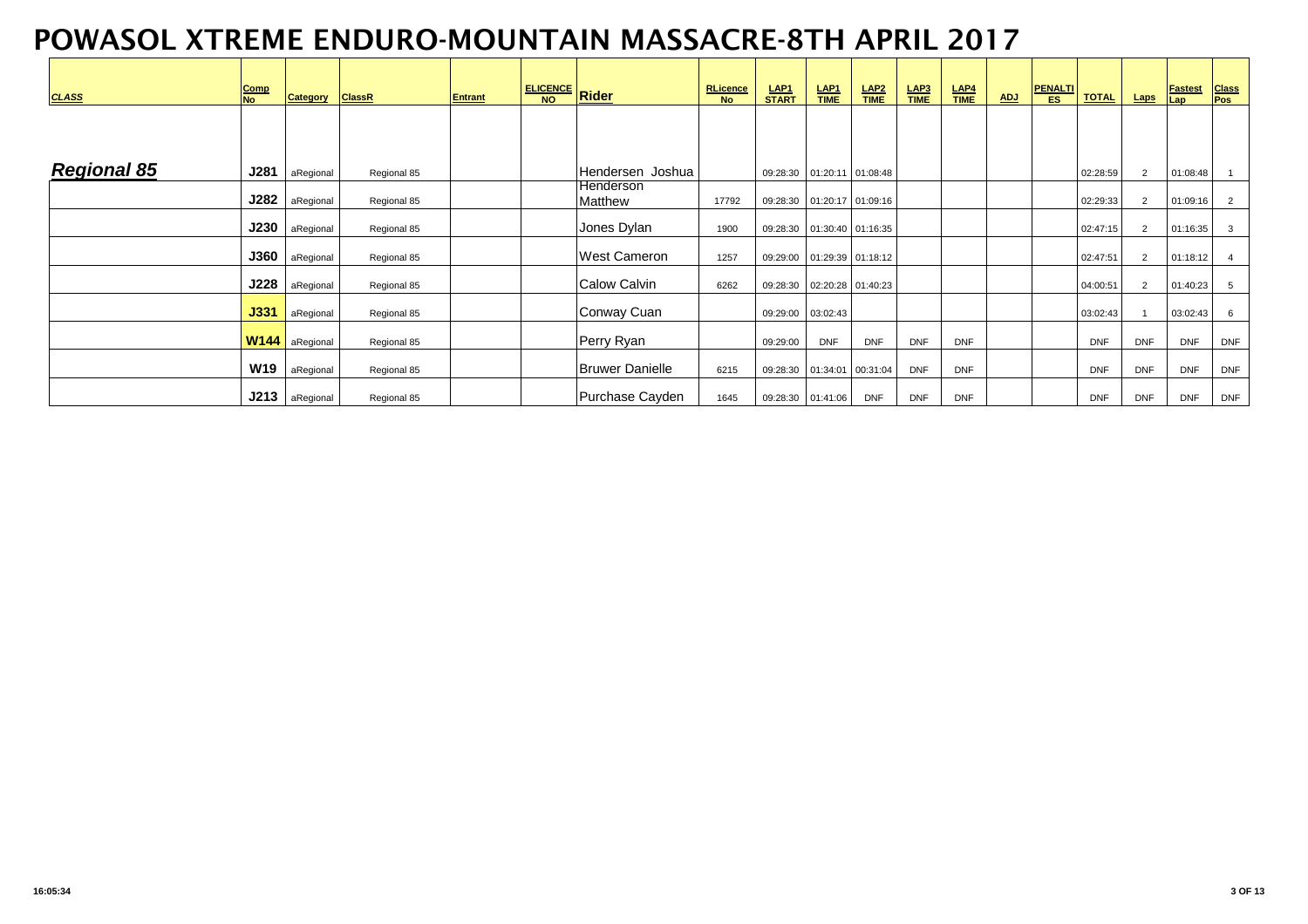| <b>CLASS</b> | <u>Comp</u><br><b>No</b> | Category | <b>ClassR</b> | <b>Entrant</b>                   | ELICENCE | <b>Rider</b>          | RLicence<br><b>No</b> | LAP1<br>START     | $rac{\text{LAP1}}{\text{TIME}}$ | $rac{\text{LAP2}}{\text{TIME}}$ | $rac{\mathsf{LAP3}}{\mathsf{TIME}}$ | $rac{\mathsf{LAP4}}{\mathsf{TIME}}$ | <b>ADJ</b> | <b>PENALTI</b><br>ES | <b>TOTAL</b> | Laps           | <b>Fastest</b><br>Lap | <b>Class</b><br>Pos |
|--------------|--------------------------|----------|---------------|----------------------------------|----------|-----------------------|-----------------------|-------------------|---------------------------------|---------------------------------|-------------------------------------|-------------------------------------|------------|----------------------|--------------|----------------|-----------------------|---------------------|
|              |                          |          |               | Pepson<br>Plastics               |          |                       |                       |                   |                                 |                                 |                                     |                                     |            |                      |              |                |                       |                     |
| Gold         | X111                     | Gold     | Gold          | Husqvarna<br>Racing              | 4755     | Swanepoel Brett       | 1118                  | 09:21:00          | 04:02:24 03:22:47               |                                 |                                     |                                     |            |                      | 07:25:11     | 2              | 03:22:47              | $\overline{1}$      |
|              | X157                     | Gold     | Gold          |                                  |          | <b>Slater William</b> | 1958                  | 09:20:00          | 04:04:08 03:48:42               |                                 |                                     |                                     |            |                      | 07:52:50     | 2              | 03:48:42              | $\overline{2}$      |
|              | E296                     | Gold     | Gold          |                                  |          | Finch Ryan            | 3960                  | 09:21:00          | 04:13:10 04:13:26               |                                 |                                     |                                     |            |                      | 08:26:36     | 2              | 04:13:10              | $\mathbf{3}$        |
|              | X158                     | Gold     | Gold          |                                  |          | <b>Barnes Chris</b>   | 2318                  | 09:20:00          | 04:28:48 04:00:52               |                                 |                                     |                                     |            |                      | 08:29:40     | 2              | 04:00:52              | $\overline{4}$      |
|              | E20                      | Gold     | Gold          | Engineering/Alf<br>ie Cox Racing |          | Louw Hayden           | 2532                  | 09:20:00          | 04:39:30 05:08:45               |                                 |                                     |                                     |            |                      | 09:48:15     | $\overline{2}$ | 04:39:30              | 5                   |
|              | <b>X340</b>              | Gold     | Gold          |                                  |          | <b>Gillet William</b> |                       | 09:20:00          | 04:39:47 05:08:28               |                                 |                                     |                                     |            |                      | 09:48:15     | 2              | 04:39:47              | 6                   |
|              | X248                     | Gold     | Gold          |                                  |          | <b>Barnes Matthew</b> | 2868                  | 09:20:30          | 05:41:44                        | <b>DNF</b>                      | <b>DNF</b>                          | <b>DNF</b>                          |            |                      | <b>DNF</b>   | <b>DNF</b>     | <b>DNF</b>            | <b>DNF</b>          |
|              | E135                     | Gold     | Gold          |                                  |          | <b>Finch Wesley</b>   | 6664                  | 09:21:30          | 05:56:10                        | <b>DNF</b>                      | <b>DNF</b>                          | <b>DNF</b>                          |            |                      | <b>DNF</b>   | <b>DNF</b>     | <b>DNF</b>            | <b>DNF</b>          |
|              | E191                     | Gold     | Gold          |                                  |          | <b>Hall Dalan</b>     | 1158                  | 09:21:30          | 05:55:52                        | <b>DNF</b>                      | <b>DNF</b>                          | <b>DNF</b>                          |            |                      | <b>DNF</b>   | <b>DNF</b>     | <b>DNF</b>            | <b>DNF</b>          |
|              | X21                      | Gold     | Gold          | <b>KTM DURBAN</b>                | 3566     | Hume Calvin           | 1190                  | 09:21:00          | <b>DNF</b>                      | <b>DNF</b>                      | <b>DNF</b>                          | <b>DNF</b>                          |            |                      | <b>DNF</b>   | <b>DNF</b>     | <b>DNF</b>            | <b>DNF</b>          |
|              | X345                     | Gold     | Gold          |                                  |          | Williams Luke         | 5419                  | 09:21:00          | 05:03:42                        | <b>DNF</b>                      | <b>DNF</b>                          | <b>DNF</b>                          |            |                      | <b>DNF</b>   | <b>DNF</b>     | <b>DNF</b>            | <b>DNF</b>          |
|              | X255                     | Gold     | Gold          | Alfie Cox Motul<br>Ktm Racing    | 5292     | Purchase Kyle         | 1389                  | 09:20:00          | 05:18:25                        | <b>DNF</b>                      | <b>DNF</b>                          | <b>DNF</b>                          |            |                      | <b>DNF</b>   | <b>DNF</b>     | <b>DNF</b>            | <b>DNF</b>          |
|              | X297                     | Gold     | Gold          |                                  |          | <b>Smith Matthew</b>  | 1912                  | 09:21:00          | <b>DNF</b>                      | <b>DNF</b>                      | <b>DNF</b>                          | <b>DNF</b>                          |            |                      | <b>DNF</b>   | <b>DNF</b>     | <b>DNF</b>            | <b>DNF</b>          |
|              | X527                     | Gold     | Gold          |                                  |          | <b>Bonandrini Guy</b> | 3790                  | 09:23:00          | 05:54:34                        | <b>DNF</b>                      | <b>DNF</b>                          | <b>DNF</b>                          |            |                      | <b>DNF</b>   | <b>DNF</b>     | <b>DNF</b>            | <b>DNF</b>          |
|              | <b>X47</b>               | Gold     | Gold          | Liqui Moly<br>Racing             | 1008     | <b>Green Matthew</b>  | 1008                  | 09:20:00          | 05:18:19                        | <b>DNF</b>                      | <b>DNF</b>                          | <b>DNF</b>                          |            |                      | <b>DNF</b>   | <b>DNF</b>     | <b>DNF</b>            | <b>DNF</b>          |
|              | <b>K608</b>              | Gold     | Gold          |                                  |          | Van Munster Eddie     | 200298                | 09:26:00          | 05:51:34                        | <b>DNF</b>                      | <b>DNF</b>                          | <b>DNF</b>                          |            |                      | <b>DNF</b>   | <b>DNF</b>     | <b>DNF</b>            | <b>DNF</b>          |
|              | W <sub>5</sub>           | Gold     | Gold          |                                  |          | Gadsby Jordan         |                       | 09:20:30 07:10:18 |                                 | <b>DNF</b>                      | <b>DNF</b>                          | <b>DNF</b>                          |            |                      | <b>DNF</b>   | <b>DNF</b>     | <b>DNF</b>            | <b>DNF</b>          |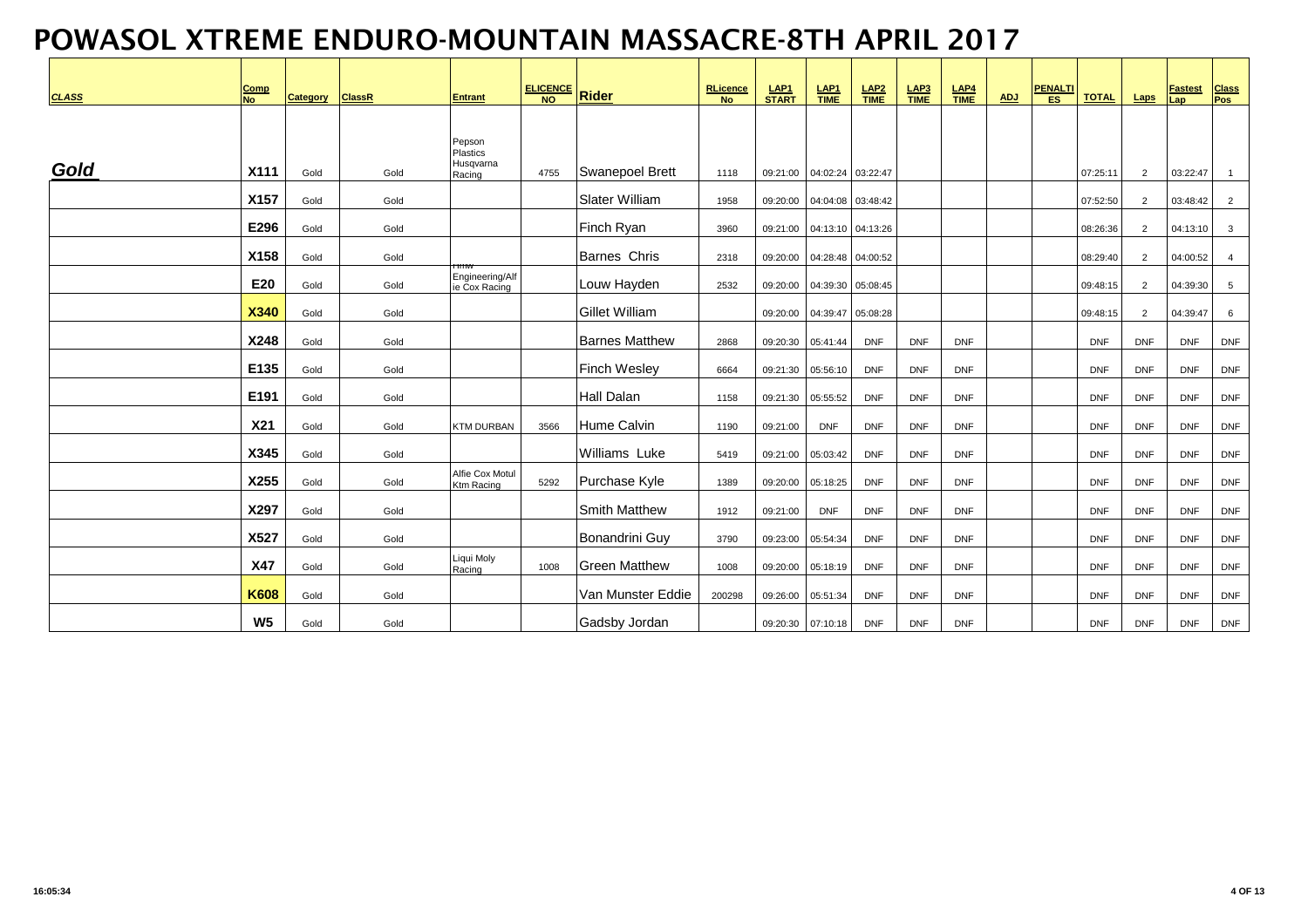| <b>CLASS</b>             | Comp<br><b>No</b> | <b>Category</b> | <b>ClassR</b>     | <b>Entrant</b>  | ELICENCE | <b>Rider</b>            | <b>RLicence</b><br><b>No</b> | LAP1<br>START | $rac{\text{LAP1}}{\text{TIME}}$ | $LAP2$<br>TIME | $\frac{\text{LAP3}}{\text{TIME}}$ | $rac{\text{LAP4}}{\text{TIME}}$ | <b>ADJ</b> | <u>PENALTI</u> | <b>TOTAL</b> | Laps           | <u>Fastest</u><br>Lap | <b>Class</b><br>Pos |
|--------------------------|-------------------|-----------------|-------------------|-----------------|----------|-------------------------|------------------------------|---------------|---------------------------------|----------------|-----------------------------------|---------------------------------|------------|----------------|--------------|----------------|-----------------------|---------------------|
|                          |                   |                 |                   |                 |          |                         |                              |               |                                 |                |                                   |                                 |            |                |              |                |                       |                     |
| <b>Silver - Clubmans</b> | X82               | Silver          | Silver - Clubmans |                 |          | <b>Naroth Cazir</b>     | 7059                         | 09:21:30      | 05:55:47                        |                |                                   |                                 |            |                | 05:55:47     | $\overline{1}$ | 05:55:47              | $\overline{1}$      |
|                          | K <sub>6</sub>    | Silver          | Silver - Clubmans | DroneAir        |          | Visagie David           | 9174                         | 09:21:30      | 07:14:16                        |                |                                   |                                 |            |                | 07:14:16     | $\overline{1}$ | 07:14:16              | $\overline{2}$      |
|                          | K625              | Silver          | Silver - Clubmans |                 |          | Visagie Nokkie          |                              | 09:22:00      | 07:22:30                        |                |                                   |                                 |            |                | 07:22:30     | $\overline{1}$ | 07:22:30              | $\mathbf{3}$        |
|                          | X828              | Silver          | Silver - Clubmans |                 |          | Maidman Max             | 1373                         | 09:22:00      | 07:46:49                        |                |                                   |                                 |            |                | 07:46:49     | $\overline{1}$ | 07:46:49              | $\overline{4}$      |
|                          | X233              | Silver          | Silver - Clubmans |                 |          | <b>Fourie Danie</b>     | 4013                         | 09:22:30      | 08:09:15                        |                |                                   |                                 |            |                | 08:09:15     | $\overline{1}$ | 08:09:15              | $5\phantom{.0}$     |
|                          | C430              | Silver          | Silver - Clubmans |                 |          | <b>Barry Jason</b>      | 2963                         | 09:25:30      | <b>DNF</b>                      | <b>DNF</b>     | <b>DNF</b>                        | <b>DNF</b>                      |            |                | <b>DNF</b>   | <b>DNF</b>     | <b>DNF</b>            | <b>DNF</b>          |
|                          | <b>X88</b>        | Silver          | Silver - Clubmans |                 |          | Sarkhot Abdur<br>Rahman | 37111                        | 09:50:00      | <b>DNF</b>                      | <b>DNF</b>     | <b>DNF</b>                        | <b>DNF</b>                      |            |                | <b>DNF</b>   | <b>DNF</b>     | <b>DNF</b>            | <b>DNF</b>          |
|                          | W535              | Silver          | Silver - Clubmans |                 |          | Esterhuizen Lushan      | 1147                         | 09:26:30      | <b>DNF</b>                      | <b>DNF</b>     | <b>DNF</b>                        | <b>DNF</b>                      |            |                | <b>DNF</b>   | <b>DNF</b>     | <b>DNF</b>            | <b>DNF</b>          |
|                          | <b>W44</b>        | Silver          | Silver - Clubmans |                 |          | <b>Bosch Brendon</b>    | 4340                         | 09:26:00      | <b>DNF</b>                      | <b>DNF</b>     | <b>DNF</b>                        | <b>DNF</b>                      |            |                | <b>DNF</b>   | <b>DNF</b>     | <b>DNF</b>            | <b>DNF</b>          |
|                          | <b>K653</b>       | Silver          | Silver - Clubmans |                 |          | Everton Rylan           |                              | 09:26:30      | <b>DNF</b>                      | <b>DNF</b>     | <b>DNF</b>                        | <b>DNF</b>                      |            |                | <b>DNF</b>   | <b>DNF</b>     | <b>DNF</b>            | <b>DNF</b>          |
|                          | X277              | Silver          | Silver - Clubmans |                 |          | Cloete Jordan           | 1247                         | 09:22:30      | <b>DNF</b>                      | <b>DNF</b>     | <b>DNF</b>                        | <b>DNF</b>                      |            |                | <b>DNF</b>   | <b>DNF</b>     | <b>DNF</b>            | <b>DNF</b>          |
|                          | C510              | Silver          | Silver - Clubmans |                 |          | <b>Cameron Curt</b>     | 6680                         | 09:23:30      | <b>DNF</b>                      | <b>DNF</b>     | <b>DNF</b>                        | <b>DNF</b>                      |            |                | <b>DNF</b>   | <b>DNF</b>     | <b>DNF</b>            | <b>DNF</b>          |
|                          | <b>X811</b>       | Silver          | Silver - Clubmans |                 |          | Souchaon Damian         |                              | 09:22:30      | <b>DNF</b>                      | <b>DNF</b>     | <b>DNF</b>                        | <b>DNF</b>                      |            |                | <b>DNF</b>   | <b>DNF</b>     | <b>DNF</b>            | <b>DNF</b>          |
|                          | C252              | Silver          | Silver - Clubmans |                 |          | Cameron Charles         | 5469                         | 09:24:30      | <b>DNF</b>                      | <b>DNF</b>     | <b>DNF</b>                        | <b>DNF</b>                      |            |                | <b>DNF</b>   | <b>DNF</b>     | <b>DNF</b>            | <b>DNF</b>          |
|                          | C <sub>24</sub>   | Silver          | Silver - Clubmans |                 |          | Matchett Ryan           | 1570                         | 09:26:00      | <b>DNF</b>                      | <b>DNF</b>     | <b>DNF</b>                        | <b>DNF</b>                      |            |                | <b>DNF</b>   | <b>DNF</b>     | <b>DNF</b>            | <b>DNF</b>          |
|                          | C364              | Silver          | Silver - Clubmans |                 |          | Hellestoe David         | 5670                         | 09:24:00      | 05:50:18                        | <b>DNF</b>     | <b>DNF</b>                        | <b>DNF</b>                      |            |                | <b>DNF</b>   | <b>DNF</b>     | <b>DNF</b>            | <b>DNF</b>          |
|                          | X149              | Silver          | Silver - Clubmans |                 |          | Kidson Nico             | 7308                         | 09:24:00      | <b>DNF</b>                      | <b>DNF</b>     | <b>DNF</b>                        | <b>DNF</b>                      |            |                | <b>DNF</b>   | <b>DNF</b>     | <b>DNF</b>            | <b>DNF</b>          |
|                          | C <sub>195</sub>  | Silver          | Silver - Clubmans |                 |          | <b>Barendse Brandon</b> | 4791                         | 09:22:30      | <b>DNF</b>                      | <b>DNF</b>     | <b>DNF</b>                        | <b>DNF</b>                      |            |                | <b>DNF</b>   | <b>DNF</b>     | <b>DNF</b>            | <b>DNF</b>          |
|                          | C213              | Silver          | Silver - Clubmans |                 |          | <b>Crawford Chris</b>   | 2626                         | 09:23:00      | <b>DNF</b>                      | <b>DNF</b>     | <b>DNF</b>                        | <b>DNF</b>                      |            |                | <b>DNF</b>   | <b>DNF</b>     | <b>DNF</b>            | <b>DNF</b>          |
|                          | C505              | Silver          | Silver - Clubmans | <b>Toyomark</b> | Tba      | Van Rooyen Riaan        | 2171                         | 09:27:00      | <b>DNF</b>                      | <b>DNF</b>     | <b>DNF</b>                        | <b>DNF</b>                      |            |                | <b>DNF</b>   | <b>DNF</b>     | <b>DNF</b>            | <b>DNF</b>          |
|                          | <b>W11</b>        | Silver          | Silver - Clubmans |                 |          | <b>Millard Ronan</b>    | 9535                         | 09:26:00      | 07:08:30                        | <b>DNF</b>     | <b>DNF</b>                        | <b>DNF</b>                      |            |                | <b>DNF</b>   | <b>DNF</b>     | <b>DNF</b>            | <b>DNF</b>          |
|                          | C155              | Silver          | Silver - Clubmans | KTM Durban      | 3566     | <b>Brophy Calvin</b>    | 2191                         | 09:22:30      | <b>DNF</b>                      | <b>DNF</b>     | <b>DNF</b>                        | <b>DNF</b>                      |            |                | <b>DNF</b>   | <b>DNF</b>     | <b>DNF</b>            | <b>DNF</b>          |
|                          | C457              | Silver          | Silver - Clubmans |                 |          | <b>Cameron Dean</b>     | 6681                         | 09:23:30      | <b>DNF</b>                      | <b>DNF</b>     | <b>DNF</b>                        | <b>DNF</b>                      |            |                | <b>DNF</b>   | <b>DNF</b>     | <b>DNF</b>            | <b>DNF</b>          |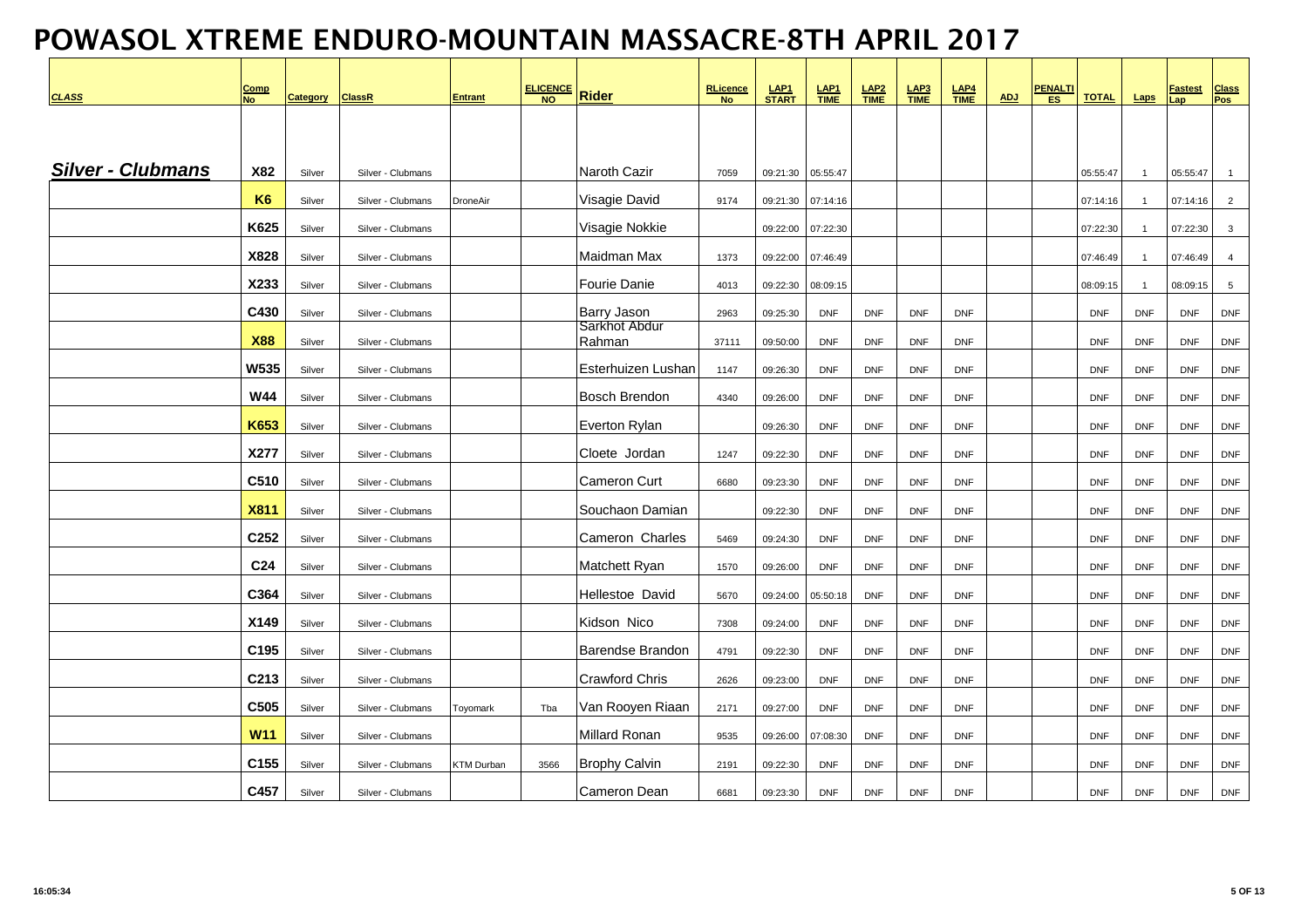| <b>CLASS</b>                | Comp<br><b>No</b> | Category | <b>ClassR</b>        | <b>Entrant</b>    |      | <u>ELICENCE Rider Number</u> | <b>RLicence</b><br><b>No</b> | LAP1<br><b>START</b> | LAP <sub>1</sub><br><b>TIME</b> | LAP <sub>2</sub><br><b>TIME</b> | LAP3<br><b>TIME</b> | LAP4<br><b>TIME</b> | <b>ADJ</b> | <b>PENALTI</b><br><b>ES</b> | <b>TOTAL</b> | Laps       | <b>Fastest</b><br><b>Lap</b> | <b>Class</b><br>Pos |
|-----------------------------|-------------------|----------|----------------------|-------------------|------|------------------------------|------------------------------|----------------------|---------------------------------|---------------------------------|---------------------|---------------------|------------|-----------------------------|--------------|------------|------------------------------|---------------------|
|                             |                   |          |                      |                   |      |                              |                              |                      |                                 |                                 |                     |                     |            |                             |              |            |                              |                     |
| <b>Silver - High School</b> | X23               | Silver   | Silver - High School | <b>KTM Durban</b> | 3566 | <b>Finlay Trevor</b>         | 24037                        | 09:23:30 07:45:16    |                                 |                                 |                     |                     |            |                             | 07:45:16     |            | 07:45:16                     |                     |
|                             | X134              | Silver   | Silver - High School |                   |      | Mcclelland Luke              | 3331                         | 09:22:00             | <b>DNF</b>                      | <b>DNF</b>                      | <b>DNF</b>          | <b>DNF</b>          |            |                             | <b>DNF</b>   | <b>DNF</b> | <b>DNF</b>                   | <b>DNF</b>          |
|                             | <b>X312</b>       | Silver   | Silver - High School |                   |      | <b>Walker Nick</b>           | 2687                         | 09:25:30             | <b>DNF</b>                      | <b>DNF</b>                      | <b>DNF</b>          | <b>DNF</b>          |            |                             | <b>DNF</b>   | <b>DNF</b> | <b>DNF</b>                   | <b>DNF</b>          |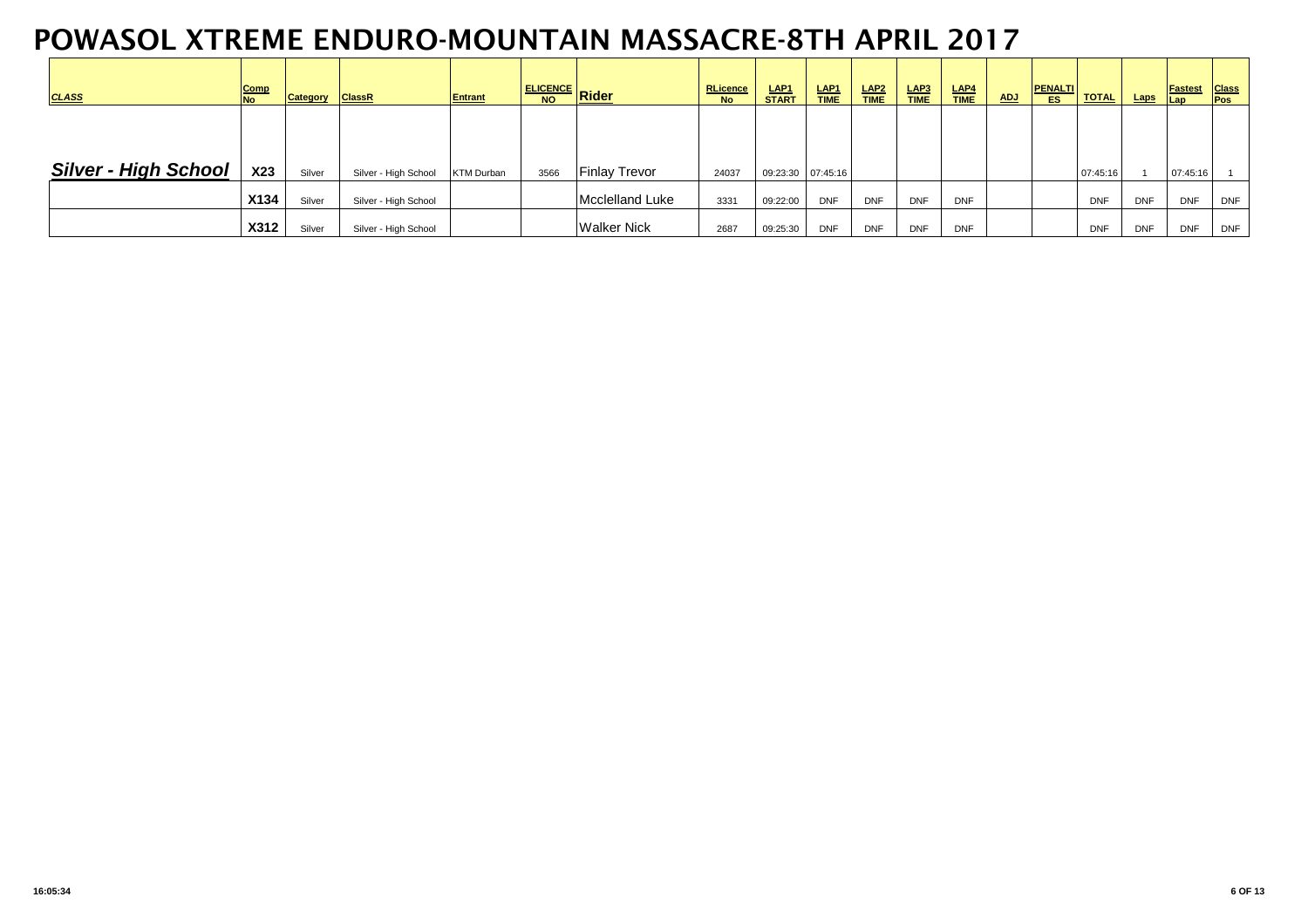| <b>CLASS</b>            | Comp<br><b>No</b> | Category | <b>ClassR</b>    | <b>Entrant</b>         | ELICENCE Rider |                       | <b>RLicence</b><br>No | LAP <sub>1</sub><br>START | $rac{\mathsf{LAP1}}{\mathsf{TIME}}$ | $LAP2\nTIME$ | $rac{\text{LAP3}}{\text{TIME}}$ | $rac{\text{LAP4}}{\text{TIME}}$ | <b>ADJ</b> | <b>PENALTI</b><br>ES | <b>TOTAL</b>      | Laps           | <b>Fastest</b><br>Lap | <b>Class</b><br><b>Pos</b> |
|-------------------------|-------------------|----------|------------------|------------------------|----------------|-----------------------|-----------------------|---------------------------|-------------------------------------|--------------|---------------------------------|---------------------------------|------------|----------------------|-------------------|----------------|-----------------------|----------------------------|
|                         |                   |          |                  |                        |                |                       |                       |                           |                                     |              |                                 |                                 |            |                      |                   |                |                       |                            |
| <b>Silver - Seniors</b> | <b>X67</b>        | Silver   | Silver - Seniors |                        |                | Hunter Sean           | 9551                  | 09:21:30  05:41:17        |                                     |              |                                 |                                 |            |                      | 05:41:17          | $\overline{1}$ | 05:41:17              | $\overline{1}$             |
|                         | <b>X633</b>       | Silver   | Silver - Seniors |                        |                | Peters Kevin          |                       | 09:25:30  05:15:00        |                                     |              |                                 |                                 |            |                      | 00:30:00 05:45:00 | $\overline{1}$ | 05:15:00              | 2                          |
|                         | C315              | Silver   | Silver - Seniors |                        |                | Kruis Jason           | 5471                  | 09:26:30 06:12:55         |                                     |              |                                 |                                 |            |                      | 06:12:55          |                | 06:12:55              | $\mathbf{3}$               |
|                         | E87               | Silver   | Silver - Seniors |                        |                | Steyn Etienne         | 6908                  | 09:22:00  06:52:53        |                                     |              |                                 |                                 |            |                      | 06:52:53          |                | 06:52:53              | $\overline{4}$             |
|                         | X162              | Silver   | Silver - Seniors | <b>Fairfield Dairy</b> |                | <b>Glanz Barry</b>    | 4779                  | 09:22:00  07:08:30        |                                     |              |                                 |                                 |            |                      | 07:08:30          |                | 07:08:30              | 5                          |
|                         | C135              | Silver   | Silver - Seniors |                        |                | Millar Mark           | 1532                  | 09:24:00 07:11:42         |                                     |              |                                 |                                 |            |                      | 07:11:42          | $\overline{1}$ | 07:11:42              | 6                          |
|                         | K623              | Silver   | Silver - Seniors |                        |                | Austen Shaun          |                       | 09:26:00 07:15:14         |                                     |              |                                 |                                 |            |                      | 07:15:14          |                | 07:15:14              | $\overline{7}$             |
|                         | C303              | Silver   | Silver - Seniors |                        |                | Van Der Merwe<br>Rudi | 4326                  | 09:25:30                  | <b>DNF</b>                          | <b>DNF</b>   | <b>DNF</b>                      | <b>DNF</b>                      |            |                      | <b>DNF</b>        | <b>DNF</b>     | <b>DNF</b>            | <b>DNF</b>                 |
|                         | <b>K604</b>       | Silver   | Silver - Seniors |                        |                | Hellestoe Mark        |                       | 09:34:30 02:33:07         |                                     | <b>DNF</b>   | <b>DNF</b>                      | <b>DNF</b>                      |            |                      | <b>DNF</b>        | <b>DNF</b>     | <b>DNF</b>            | <b>DNF</b>                 |
|                         | C178              | Silver   | Silver - Seniors |                        |                | <b>Bruwer Kobus</b>   | 5887                  | 09:25:00                  | <b>DNF</b>                          | <b>DNF</b>   | <b>DNF</b>                      | <b>DNF</b>                      |            |                      | <b>DNF</b>        | <b>DNF</b>     | <b>DNF</b>            | <b>DNF</b>                 |
|                         | <b>W223</b>       | Silver   | Silver - Seniors |                        |                | Davidson Zane         | 1457                  | 09:24:30                  | <b>DNF</b>                          | <b>DNF</b>   | <b>DNF</b>                      | <b>DNF</b>                      |            |                      | <b>DNF</b>        | <b>DNF</b>     | <b>DNF</b>            | <b>DNF</b>                 |
|                         | <b>W388</b>       | Silver   | Silver - Seniors |                        |                | Zaal Christiaan       | 200296                | 09:26:30                  | <b>DNF</b>                          | <b>DNF</b>   | <b>DNF</b>                      | <b>DNF</b>                      |            |                      | <b>DNF</b>        | <b>DNF</b>     | <b>DNF</b>            | <b>DNF</b>                 |
|                         | C577              | Silver   | Silver - Seniors |                        |                | Young Sean            | 6865                  | 09:25:00                  | <b>DNF</b>                          | <b>DNF</b>   | <b>DNF</b>                      | <b>DNF</b>                      |            |                      | <b>DNF</b>        | <b>DNF</b>     | <b>DNF</b>            | <b>DNF</b>                 |
|                         | <b>K34A</b>       | Silver   | Silver - Seniors |                        |                | <b>Marcus Kevin</b>   |                       | 09:24:00  05:49:49        |                                     | <b>DNF</b>   | <b>DNF</b>                      | <b>DNF</b>                      |            |                      | <b>DNF</b>        | <b>DNF</b>     | <b>DNF</b>            | <b>DNF</b>                 |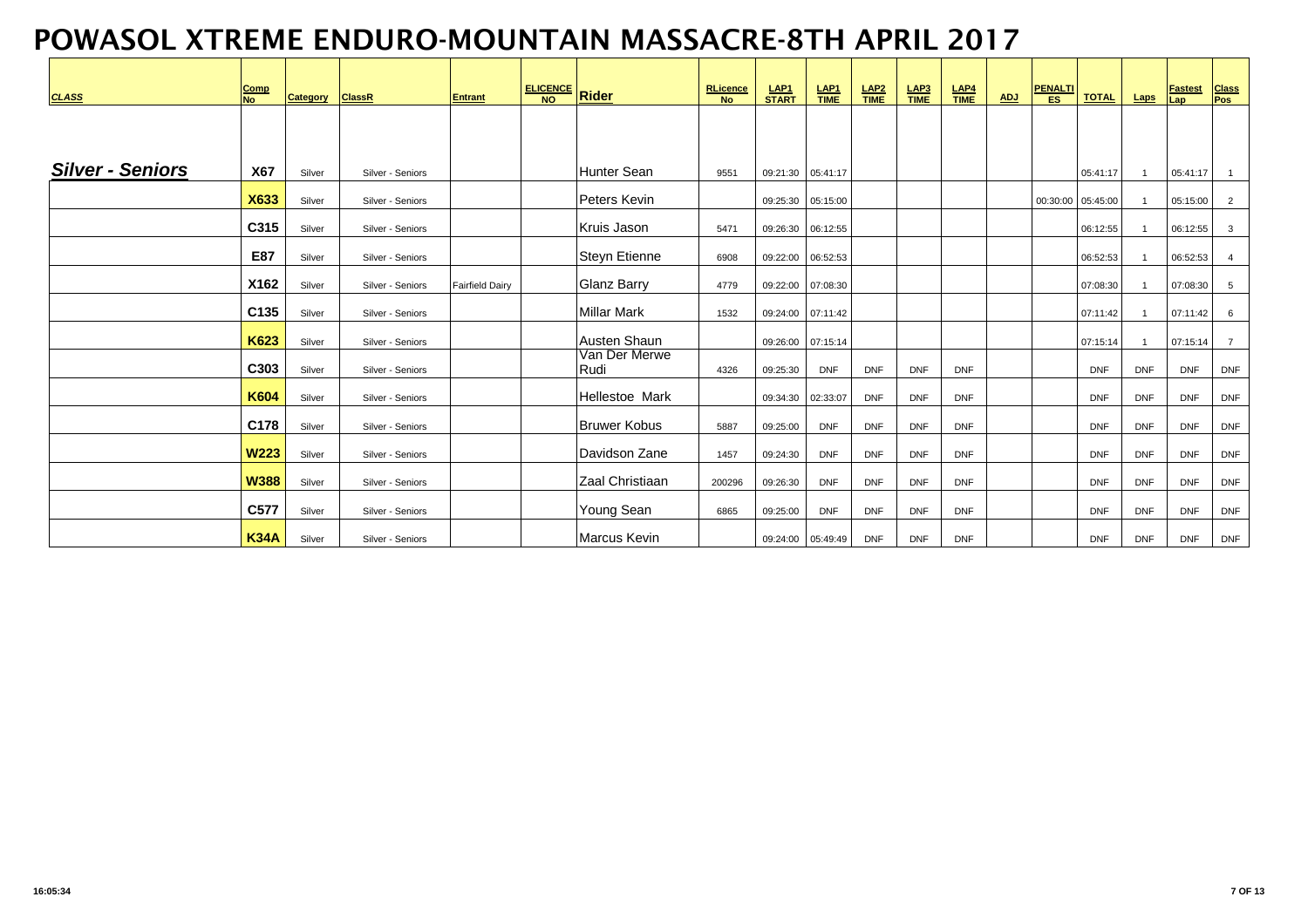| <b>CLASS</b>        | <b>Comp</b><br><b>No</b> | Category | <b>ClassR</b> | <b>Entrant</b> | ELICENCE Rider |                  | <b>RLicence</b><br><b>No</b> | LAP <sub>1</sub><br><b>START</b>       | LAP <sub>1</sub><br><b>TIME</b> | LAP <sub>2</sub><br>TIME | $rac{\mathsf{LAP3}}{\mathsf{TIME}}$ | LAP4<br><b>TIME</b> | <b>ADJ</b> | <b>PENALTI</b><br><b>ES</b> | <b>TOTAL</b> | Laps       | <b>Fastest</b><br>Lap | <b>Class</b><br><b>Pos</b> |
|---------------------|--------------------------|----------|---------------|----------------|----------------|------------------|------------------------------|----------------------------------------|---------------------------------|--------------------------|-------------------------------------|---------------------|------------|-----------------------------|--------------|------------|-----------------------|----------------------------|
|                     |                          |          |               |                |                |                  |                              |                                        |                                 |                          |                                     |                     |            |                             |              |            |                       |                            |
| <b>Bonze-Ladies</b> | X754                     | zBronze  | Bonze-Ladies  |                |                | Redinger Claudia | 7477                         | 09:41:00  01:22:13  01:12:33  01:13:10 |                                 |                          |                                     |                     |            |                             | 03:47:56     | 3          | 01:12:33              |                            |
|                     | <b>W260</b>              | zBronze  | Bonze-Ladies  |                |                | Clegg Chloe      | 1030                         | 09:41:00 01:49:59                      |                                 |                          |                                     |                     |            |                             | 01:49:59     |            | 01:49:59              | $\overline{2}$             |
|                     | K633                     | zBronze  | Bonze-Ladies  |                |                | Burdett Amanda   |                              | 09:41:30  03:49:40                     |                                 |                          |                                     |                     |            |                             | 03:49:40     |            | 03:49:40              | 3                          |
|                     | K613                     | zBronze  | Bonze-Ladies  |                |                | Mcdonald Wendy   |                              | 09:41:30 04:06:29                      |                                 |                          |                                     |                     |            |                             | 04:06:29     |            | 04:06:29              |                            |
|                     | <b>W72</b>               | zBronze  | Bonze-Ladies  |                |                | Tyers Jennifer   | 6425                         | 09:41:30  05:37:12                     |                                 |                          |                                     |                     |            |                             | 05:37:12     |            | 05:37:12              | 5                          |
|                     | K610                     | zBronze  | Bonze-Ladies  |                |                | James Rebecca    |                              | 09:41:00 01:26:54                      |                                 | <b>DNF</b>               | <b>DNF</b>                          | <b>DNF</b>          |            |                             | <b>DNF</b>   | <b>DNF</b> | <b>DNF</b>            | <b>DNF</b>                 |
|                     | <b>X8</b>                | zBronze  | Bonze-Ladies  |                | 1023           | Demmer Claire    | 1023                         | 09:41:00                               | <b>DNF</b>                      | <b>DNF</b>               | <b>DNF</b>                          | <b>DNF</b>          |            |                             | <b>DNF</b>   | <b>DNF</b> | <b>DNF</b>            | <b>DNF</b>                 |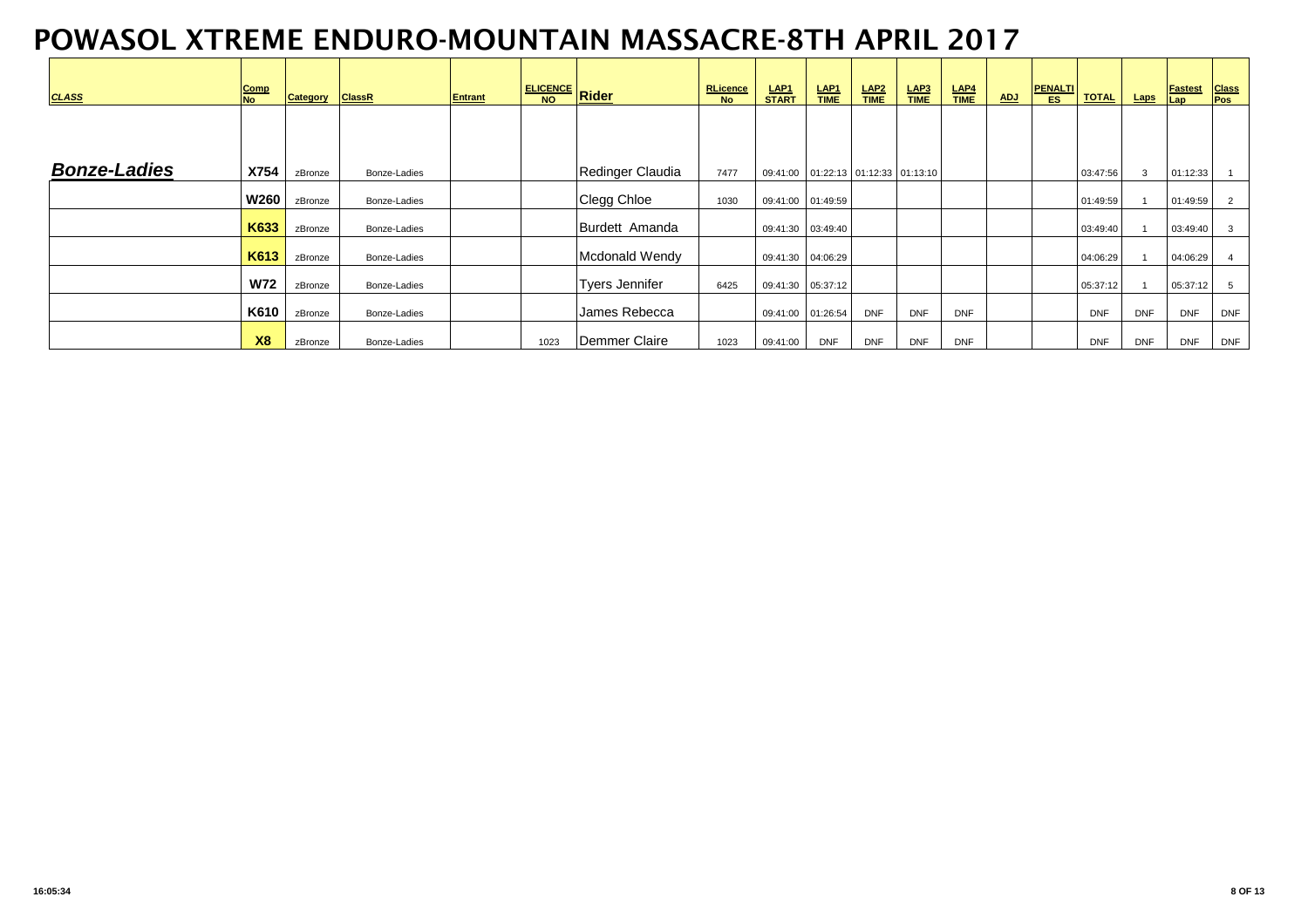| <b>CLASS</b>         | Comp<br><b>No</b> | <b>Category</b> | <b>ClassR</b>        | Entrant                         | I ELICENCE Rider |                   | <b>RLicence</b><br><b>No</b> | LAP <sub>1</sub><br><b>START</b>       | $rac{\mathsf{LAP1}}{\mathsf{TIME}}$ | LAP <sub>2</sub><br>TIME | $rac{\mathsf{LAP3}}{\mathsf{TIME}}$ | $rac{\mathsf{LAP4}}{\mathsf{TIME}}$ | <b>ADJ</b> | <b>PENALTI</b><br>ES. | <b>TOTAL</b> | <b>Laps</b>  | Fastest<br>Lap | <b>Class</b><br>Pos |
|----------------------|-------------------|-----------------|----------------------|---------------------------------|------------------|-------------------|------------------------------|----------------------------------------|-------------------------------------|--------------------------|-------------------------------------|-------------------------------------|------------|-----------------------|--------------|--------------|----------------|---------------------|
|                      |                   |                 |                      |                                 |                  |                   |                              |                                        |                                     |                          |                                     |                                     |            |                       |              |              |                |                     |
| <b>Bronze-Master</b> | <b>X318</b>       | zBronze         | <b>Bronze-Master</b> |                                 |                  | Swanepoel Bruce   | 1119                         | 09:37:30  01:32:03  01:02:56  01:00:02 |                                     |                          |                                     |                                     |            |                       | 03:35:01     | 3            | 01:00:02       |                     |
|                      | K629              | zBronze         | <b>Bronze-Master</b> | Durban<br><b>Skydive Centre</b> | 6869             | Steemson Roy      | 6869                         | 09:36:30  01:22:23  01:07:58  01:09:21 |                                     |                          |                                     |                                     |            |                       | 03:39:42     | 3            | 01:07:58       | $\overline{2}$      |
|                      | X522              | zBronze         | <b>Bronze-Master</b> |                                 |                  | Jannsen Paul      | 5657                         | 09:34:00  01:25:23  01:15:22  01:15:43 |                                     |                          |                                     |                                     |            |                       | 03:56:28     | 3            | 01:15:22       | 3                   |
|                      | K636              | zBronze         | <b>Bronze-Master</b> |                                 |                  | Mcclelland James  |                              | 09:39:00 01:29:45 01:23:24 01:19:25    |                                     |                          |                                     |                                     |            |                       | 04:12:34     | 3            | 01:19:25       | 4                   |
|                      | K637              | zBronze         | <b>Bronze-Master</b> |                                 |                  | <b>Brown Deon</b> | 5410                         | 09:39:00  01:28:49  01:24:02  01:24:18 |                                     |                          |                                     |                                     | 00:04:00   |                       | 04:13:09     | $\mathbf{3}$ | 01:24:02       | 5                   |
|                      | <b>W58</b>        | zBronze         | <b>Bronze-Master</b> |                                 |                  | Baxendale Lee     | 1134                         | 09:37:00  01:30:45  01:41:38  01:56:48 |                                     |                          |                                     |                                     |            |                       | 05:09:11     | 3            | 01:30:45       | 6                   |
|                      | K618              | zBronze         | <b>Bronze-Master</b> | Ktm durban                      | 3566             | Grobbelaar Pieter | 200299                       | 09:35:30  01:33:24  01:59:36  01:46:12 |                                     |                          |                                     |                                     |            |                       | 05:19:12     | $\mathbf{3}$ | 01:33:24       | $\overline{7}$      |
|                      | <b>W305</b>       | zBronze         | <b>Bronze-Master</b> |                                 |                  | Boyd Alan         | 6881                         | 09:33:30  01:36:23  01:58:33  01:46:25 |                                     |                          |                                     |                                     |            |                       | 05:21:21     | $\mathbf{3}$ | 01:36:23       | 8                   |
|                      | K655              | zBronze         | <b>Bronze-Master</b> |                                 |                  | Hesterman Jan     |                              | 09:35:30 02:32:46                      |                                     | <b>DNF</b>               | <b>DNF</b>                          | <b>DNF</b>                          |            |                       | <b>DNF</b>   | <b>DNF</b>   | <b>DNF</b>     | <b>DNF</b>          |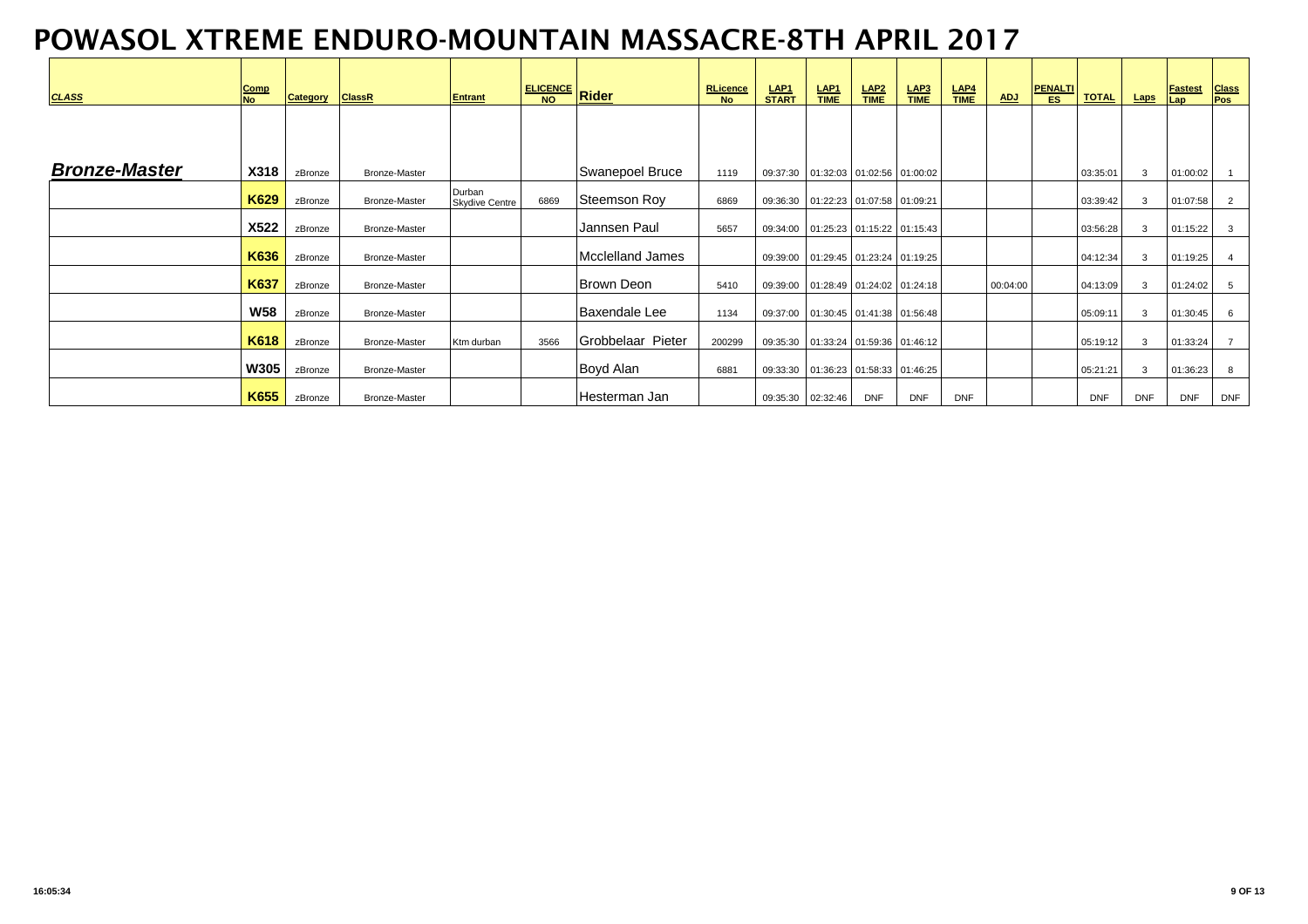| <b>CLASS</b>             | <u>Comp</u><br><b>No</b> | <b>Category</b> | <b>ClassR</b>     | <b>Entrant</b>    | <b>ELICENCE</b><br><b>NO</b> | <b>Rider</b>           | <b>RLicence</b><br><b>No</b> | LAP <sub>1</sub><br><b>START</b> | $rac{\text{LAP1}}{\text{TIME}}$ | LAP <sub>2</sub><br><b>TIME</b> | $rac{\text{LAP3}}{\text{TIME}}$ | $LAP4$<br>TIME | <b>ADJ</b> | <u>PENALTI</u><br>ES. | <b>TOTAL</b> | <b>Laps</b>    | <u>Fastest</u><br>Lap | <b>Class</b><br>Pos |
|--------------------------|--------------------------|-----------------|-------------------|-------------------|------------------------------|------------------------|------------------------------|----------------------------------|---------------------------------|---------------------------------|---------------------------------|----------------|------------|-----------------------|--------------|----------------|-----------------------|---------------------|
|                          |                          |                 |                   |                   |                              |                        |                              |                                  |                                 |                                 |                                 |                |            |                       |              |                |                       |                     |
|                          |                          |                 |                   |                   |                              |                        |                              |                                  |                                 |                                 |                                 |                |            |                       |              |                |                       |                     |
| <b>Bronze-Social/WOW</b> | C555                     | zBronze         | Bronze-Social/WOW |                   |                              | Atkins Wesley          | 1207                         | 09:33:00                         | 01:21:06                        | 01:00:58                        | 00:59:24                        |                |            |                       | 03:21:28     | $\mathbf{3}$   | 00:59:24              | $\overline{1}$      |
|                          | W193                     | zBronze         | Bronze-Social/WOW | <b>NFC RACING</b> |                              | Cheney Cameron         | 7026                         | 09:35:30                         | 01:23:06                        | 01:08:57                        | 01:07:31                        |                | 00:15:00   |                       | 03:24:34     | $\mathbf{3}$   | 01:07:31              | $\overline{2}$      |
|                          | <b>W601</b>              | zBronze         | Bronze-Social/WOW |                   |                              | <b>Brown Jedd</b>      | 5417                         | 09:33:00                         | 01:18:10                        | 01:04:13                        | 01:11:00                        |                |            |                       | 03:33:23     | $\mathbf{3}$   | 01:04:13              | $\mathbf{3}$        |
|                          | K651                     | zBronze         | Bronze-Social/WOW |                   |                              | <b>Enslin Jacques</b>  | 200288                       | 09:34:00                         | 01:20:04                        | 01:09:00                        | 01:17:00                        |                |            |                       | 03:46:04     | $\mathbf{3}$   | 01:09:00              | $\overline{4}$      |
|                          | <b>W602</b>              | zBronze         | Bronze-Social/WOW |                   |                              | Brown Kayde            | 5422                         | 09:39:00                         | 01:20:10                        | 01:31:41                        | 01:08:42                        |                |            |                       | 04:00:33     | $\mathbf{3}$   | 01:08:42              | 5                   |
|                          | K603                     | zBronze         | Bronze-Social/WOW |                   |                              | Hellestoe Chad         |                              | 09:34:00                         | 01:29:31                        | 01:23:41                        | 01:19:00                        |                |            |                       | 04:12:12     | $\mathbf{3}$   | 01:19:00              | 6                   |
|                          | <b>X68</b>               | zBronze         | Bronze-Social/WOW |                   |                              | Eggar Kyle             | 7560                         | 09:33:30                         | 01:25:20                        | 01:23:42                        | 01:26:48                        |                |            |                       | 04:15:50     | $\mathbf{3}$   | 01:23:42              | $\overline{7}$      |
|                          | <b>W395</b>              | zBronze         | Bronze-Social/WOW |                   |                              | Eggar Ray              | 200289                       | 09:33:30                         | 01:25:57                        | 01:23:22                        | 01:26:31                        |                |            |                       | 04:15:50     | $\mathbf{3}$   | 01:23:22              | 8                   |
|                          | X34                      | zBronze         | Bronze-Social/WOW |                   |                              | Baxendale Jay          | 2037                         | 09:33:00                         | 01:27:27                        | 01:30:50                        | 01:17:59                        |                |            |                       | 04:16:16     | $\mathbf{3}$   | 01:17:59              | 9                   |
|                          | K614                     | zBronze         | Bronze-Social/WOW |                   |                              | Mclaughlin Alex        |                              | 09:35:30                         | 01:42:43                        | 01:15:48                        | 01:25:54                        |                |            |                       | 04:24:25     | $\mathbf{3}$   | 01:15:48              | 10                  |
|                          | <b>K609</b>              | zBronze         | Bronze-Social/WOW |                   |                              | <b>Forster Greg</b>    |                              | 09:34:00                         | 01:35:46                        | 01:25:28                        | 01:28:42                        |                |            |                       | 04:29:56     | $\mathbf{3}$   | 01:25:28              | 11                  |
|                          | <b>K607</b>              | zBronze         | Bronze-Social/WOW | Contech           | TBC                          | Benians Ryan           | 200297                       | 09:33:30                         | 01:29:55                        | 01:29:55                        | 01:33:26                        |                |            |                       | 04:33:16     | $\mathbf{3}$   | 01:29:55              | 12                  |
|                          | <b>W350</b>              | zBronze         | Bronze-Social/WOW |                   |                              | Mostert Ryan           | 6730                         | 09:37:00                         | 01:40:50                        | 01:31:28                        | 01:34:07                        |                |            |                       | 04:46:25     | $\mathbf{3}$   | 01:31:28              | 13                  |
|                          | X565                     | zBronze         | Bronze-Social/WOW |                   |                              | <b>Brooks Tim</b>      | 7081                         | 09:34:00                         | 01:58:37                        | 01:23:48                        | 01:33:37                        |                |            |                       | 04:56:02     | $\mathbf{3}$   | 01:23:48              | 14                  |
|                          | C725                     | zBronze         | Bronze-Social/WOW |                   |                              | Duvenhage Russell      | 2691                         | 09:37:30                         | 02:03:42                        | 01:44:34                        | 01:55:53                        |                |            |                       | 05:44:09     | $\mathbf{3}$   | 01:44:34              | 15                  |
|                          | <b>W73</b>               | zBronze         | Bronze-Social/WOW |                   |                              | <b>Patterson Gregg</b> | 6611                         | 09:34:30                         |                                 | 01:58:03 01:54:23               | 02:05:41                        |                |            |                       | 05:58:07     | $\mathbf{3}$   | 01:54:23              | 16                  |
|                          | <b>W477</b>              | zBronze         | Bronze-Social/WOW |                   |                              | Gillham Ryan           | 9188                         | 09:35:30                         | 01:47:57                        | 02:06:39                        |                                 |                |            |                       | 03:54:36     | $\overline{2}$ | 01:47:57              | 17                  |
|                          | K616                     | zBronze         | Bronze-Social/WOW |                   |                              | <b>Bonner Gregor</b>   |                              | 09:36:30                         | 02:15:28                        | 01:53:21                        |                                 |                |            |                       | 04:08:49     | $\overline{2}$ | 01:53:21              | 18                  |
|                          | E58                      | zBronze         | Bronze-Social/WOW |                   |                              | <b>Bonner Mark</b>     | 3379                         | 09:36:30                         |                                 | 02:15:37 01:53:26               |                                 |                |            |                       | 04:09:03     | 2              | 01:53:26              | 19                  |
|                          | W173                     | zBronze         | Bronze-Social/WOW |                   |                              |                        |                              | 09:50:00                         | 01:57:33                        |                                 |                                 |                |            |                       | 01:57:33     | $\overline{1}$ | 01:57:33              | 20                  |
|                          | C73                      | zBronze         | Bronze-Social/WOW |                   |                              | Candey James           | 1111                         | 09:34:30                         | 02:13:44                        |                                 |                                 |                |            |                       | 02:13:44     | $\overline{1}$ | 02:13:44              | 21                  |
|                          | X125                     | zBronze         | Bronze-Social/WOW |                   |                              | <b>Tyler Myles</b>     |                              | 09:36:30                         | 02:15:40                        |                                 |                                 |                |            |                       | 02:15:40     | $\overline{1}$ | 02:15:40              | 22                  |
|                          | <b>W126</b>              | zBronze         | Bronze-Social/WOW |                   |                              | Roodt Philip           | 3544                         | 09:37:00                         | 02:54:17                        |                                 |                                 |                |            |                       | 02:54:17     | $\overline{1}$ | 02:54:17              | 23                  |
|                          | K601                     | zBronze         | Bronze-Social/WOW |                   |                              | Van Rooyen Leunis      |                              | 09:24:30                         | 07:11:50                        |                                 |                                 |                |            |                       | 07:11:50     | $\overline{1}$ | 07:11:50              | 24                  |
|                          | W130                     | zBronze         | Bronze-Social/WOW |                   |                              | <b>Brewis Justin</b>   | 6604                         | 09:33:00                         | 01:27:36 01:21:57               |                                 | <b>DNF</b>                      | <b>DNF</b>     |            |                       | <b>DNF</b>   | <b>DNF</b>     | <b>DNF</b>            | <b>DNF</b>          |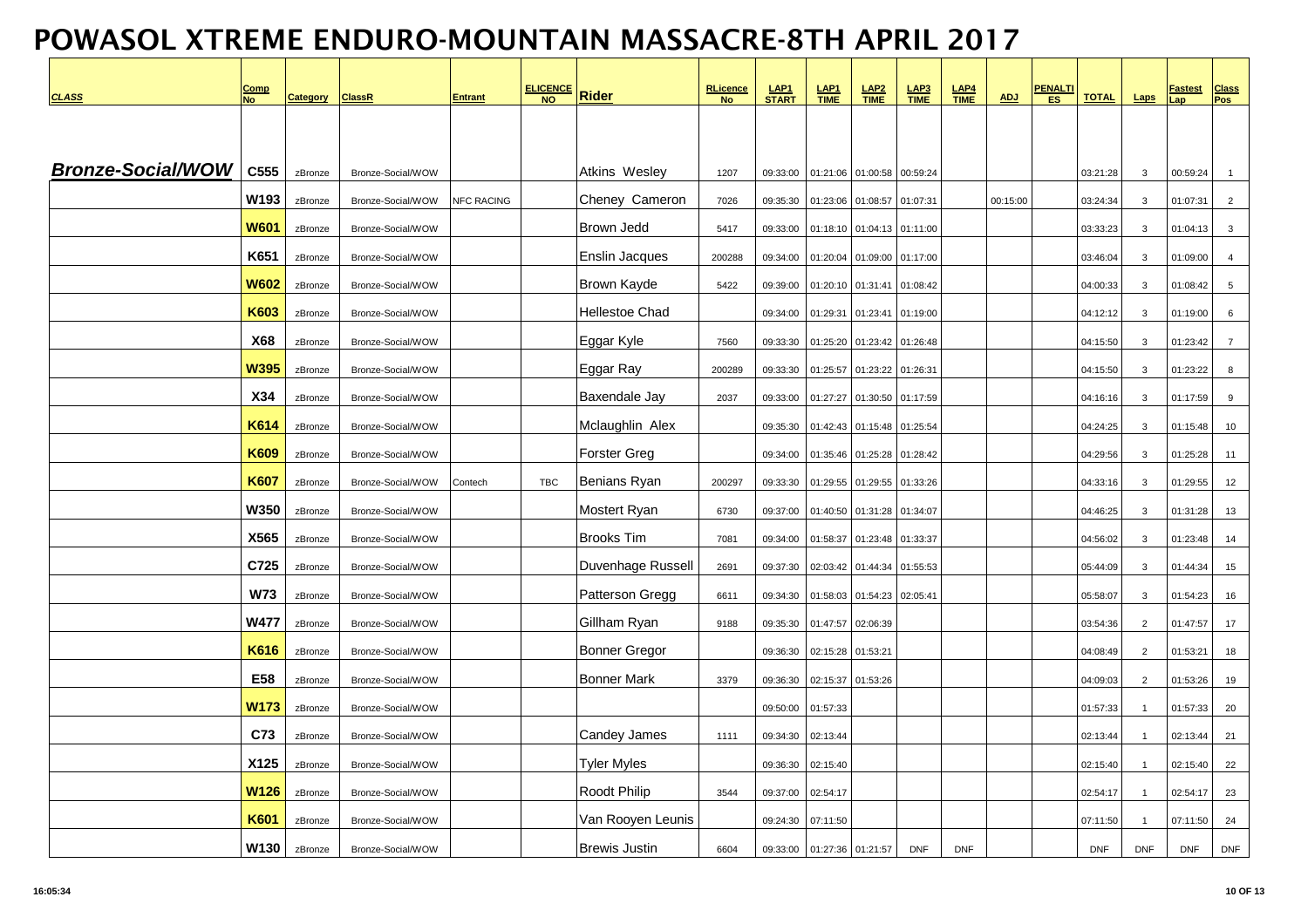| <b>CLASS</b> | Comp<br><b>No</b> | <b>Category</b> | <b>ClassR</b>     | <b>Entrant</b> | <b>ELICENCE</b> Rider |                        | <b>RLicence</b><br><b>No</b> | $LAP1\nSTART$     | $rac{\text{LAP1}}{\text{TIME}}$ | $rac{\text{LAP2}}{\text{TIME}}$ | $rac{\mathsf{LAP3}}{\mathsf{TIME}}$ | $rac{\mathsf{LAP4}}{\mathsf{TIME}}$ | <b>ADJ</b> | <b>PENALTI</b><br>ES. | <b>TOTAL</b> | Laps       | <b>Fastest</b>    | <b>Class</b><br>Pos |
|--------------|-------------------|-----------------|-------------------|----------------|-----------------------|------------------------|------------------------------|-------------------|---------------------------------|---------------------------------|-------------------------------------|-------------------------------------|------------|-----------------------|--------------|------------|-------------------|---------------------|
|              | <b>W24</b>        | zBronze         | Bronze-Social/WOW |                |                       | Killian Keith          | W24                          | 09:39:30 04:49:40 |                                 | <b>DNF</b>                      | <b>DNF</b>                          | <b>DNF</b>                          |            |                       | <b>DNF</b>   | <b>DNF</b> | Lap<br><b>DNF</b> | <b>DNF</b>          |
|              | K617              | zBronze         | Bronze-Social/WOW | xrad trailers  | Don't have<br>one     | Franse Leo             |                              | 09:35:30 02:07:37 |                                 | <b>DNF</b>                      | <b>DNF</b>                          | <b>DNF</b>                          |            |                       | <b>DNF</b>   | <b>DNF</b> | <b>DNF</b>        | <b>DNF</b>          |
|              | <b>W327</b>       | zBronze         | Bronze-Social/WOW |                |                       | Malherbe<br>Christiaan | 6850                         |                   | 09:34:30  02:13:09  02:13:15    |                                 | <b>DNF</b>                          | <b>DNF</b>                          |            |                       | <b>DNF</b>   | <b>DNF</b> | <b>DNF</b>        | <b>DNF</b>          |
|              | <b>K620</b>       | zBronze         | Bronze-Social/WOW |                |                       | Foxon Jeffrey          | 6853                         |                   | 09:33:30 02:14:08               | <b>DNF</b>                      | <b>DNF</b>                          | <b>DNF</b>                          |            |                       | <b>DNF</b>   | <b>DNF</b> | <b>DNF</b>        | <b>DNF</b>          |
|              | K602              | zBronze         | Bronze-Social/WOW |                |                       | De Jager Shane         |                              | 09:24:30 07:09:31 |                                 | <b>DNF</b>                      | <b>DNF</b>                          | <b>DNF</b>                          |            |                       | <b>DNF</b>   | <b>DNF</b> | <b>DNF</b>        | <b>DNF</b>          |
|              | <b>W221</b>       | zBronze         | Bronze-Social/WOW |                |                       | Gouveia Grant          | 6451                         |                   | 09:38:00 02:04:46               | <b>DNF</b>                      | <b>DNF</b>                          | <b>DNF</b>                          |            |                       | <b>DNF</b>   | <b>DNF</b> | <b>DNF</b>        | <b>DNF</b>          |
|              | <b>W533</b>       | zBronze         | Bronze-Social/WOW |                |                       | <b>Lamont Matt</b>     | 5334                         |                   | 09:37:30  01:49:11  02:01:38    |                                 | <b>DNF</b>                          | <b>DNF</b>                          |            |                       | <b>DNF</b>   | <b>DNF</b> | <b>DNF</b>        | <b>DNF</b>          |
|              | C431              | zBronze         | Bronze-Social/WOW |                |                       | Martin Sean            | 3873                         | 09:25:00          | <b>DNF</b>                      | <b>DNF</b>                      | <b>DNF</b>                          | <b>DNF</b>                          |            |                       | <b>DNF</b>   | <b>DNF</b> | <b>DNF</b>        | <b>DNF</b>          |
|              | K606              | zBronze         | Bronze-Social/WOW |                |                       | Dickens Robert         | 200295                       |                   | 09:34:00 02:57:32 02:11:24      |                                 | <b>DNF</b>                          | <b>DNF</b>                          |            |                       | <b>DNF</b>   | <b>DNF</b> | <b>DNF</b>        | <b>DNF</b>          |
|              | C425              | zBronze         | Bronze-Social/WOW |                |                       | Mackintosh Ren         | 6699                         |                   | 09:33:30 01:52:19               | <b>DNF</b>                      | <b>DNF</b>                          | <b>DNF</b>                          |            |                       | <b>DNF</b>   | <b>DNF</b> | <b>DNF</b>        | <b>DNF</b>          |
|              | K605              | zBronze         | Bronze-Social/WOW |                |                       | Mathers John           |                              | 09:34:30          | <b>DNF</b>                      | <b>DNF</b>                      | <b>DNF</b>                          | <b>DNF</b>                          |            |                       | <b>DNF</b>   | <b>DNF</b> | <b>DNF</b>        | <b>DNF</b>          |
|              | <b>W10</b>        | zBronze         | Bronze-Social/WOW |                |                       | Muchna Sven            | 5415                         |                   | 09:33:00 01:25:05               | <b>DNF</b>                      | <b>DNF</b>                          | <b>DNF</b>                          |            |                       | <b>DNF</b>   | <b>DNF</b> | <b>DNF</b>        | <b>DNF</b>          |
|              | W520              | zBronze         | Bronze-Social/WOW |                |                       | Lee Jonathan           | 8421                         |                   | 09:38:00  01:40:46  01:31:16    |                                 | <b>DNF</b>                          | <b>DNF</b>                          |            |                       | <b>DNF</b>   | <b>DNF</b> | <b>DNF</b>        | <b>DNF</b>          |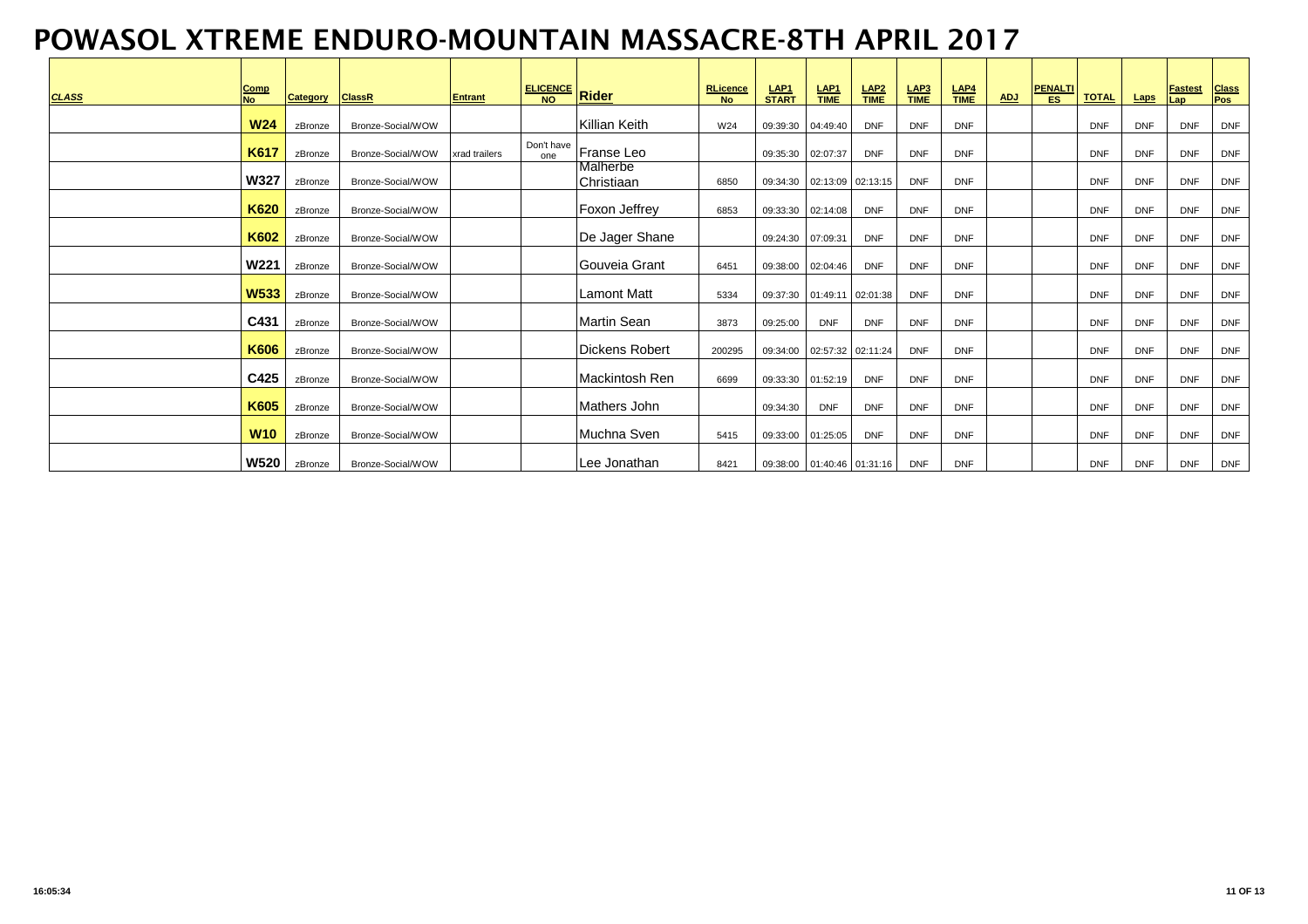| <b>CLASS</b>          | Comp<br><b>No</b> | <b>Category</b> | <b>ClassR</b>  | <b>Entrant</b> | <b>ELICENCE</b><br>NQ | <b>Rider</b>                    | <b>RLicence</b><br><b>No</b> | LAP <sub>1</sub><br><b>START</b> | $rac{\text{LAP1}}{\text{TIME}}$ | LAP <sub>2</sub><br><b>TIME</b> | $LAP3 TIME$       | $LAP4$<br>TIME | ADJ | <b>PENALTI</b><br><b>ES</b> | <b>TOTAL</b> | Laps           | <b>Fastest</b><br>ap | <b>Class</b><br>Pos |
|-----------------------|-------------------|-----------------|----------------|----------------|-----------------------|---------------------------------|------------------------------|----------------------------------|---------------------------------|---------------------------------|-------------------|----------------|-----|-----------------------------|--------------|----------------|----------------------|---------------------|
|                       |                   |                 |                |                |                       |                                 |                              |                                  |                                 |                                 |                   |                |     |                             |              |                |                      |                     |
|                       |                   |                 |                |                |                       |                                 |                              |                                  |                                 |                                 |                   |                |     |                             |              |                |                      |                     |
| <b>Bronze-WOWLate</b> | K622              | zBronze         | Bronze-WOWLate |                |                       | De Winaar Dwaine<br>Huntersmith |                              | 09:38:00                         | 01:42:44                        |                                 | 01:15:18 01:19:17 |                |     |                             | 04:17:19     | $\mathbf{3}$   | 01:15:18             | $\overline{1}$      |
|                       | K631              | zBronze         | Bronze-WOWLate |                |                       | Vernon                          |                              | 09:37:30                         | 01:43:53                        | 01:27:21                        | 01:36:59          |                |     |                             | 04:48:13     | $\mathbf{3}$   | 01:27:21             | $\overline{2}$      |
|                       | <b>K650</b>       | zBronze         | Bronze-WOWLate |                |                       | <b>Whitford Donovan</b>         |                              | 09:39:30                         | 02:08:53                        |                                 | 01:39:00 01:16:36 |                |     |                             | 05:04:29     | $\mathbf{3}$   | 01:16:36             | 3                   |
|                       | K643              | zBronze         | Bronze-WOWLate |                |                       | Dowling Johann                  |                              | 09:38:30                         | 01:55:28                        | 02:01:12                        |                   |                |     |                             | 03:56:40     | 2              | 01:55:28             | $\overline{4}$      |
|                       | K640              | zBronze         | Bronze-WOWLate |                |                       | Adams JImmy                     |                              | 09:39:00                         | 02:52:34                        | 02:16:21                        |                   |                |     |                             | 05:08:55     | $\overline{2}$ | 02:16:21             | $5\phantom{.0}$     |
|                       | K612              | zBronze         | Bronze-WOWLate |                |                       | <b>Mcdonald Glen</b>            |                              | 09:41:30                         | 04:06:45                        |                                 |                   |                |     |                             | 04:06:45     | $\overline{1}$ | 04:06:45             | 6                   |
|                       | K612              | zBronze         | Bronze-WOWLate |                |                       | Stuart-Steer Wendy              |                              | 09:41:30                         | 04:06:45                        |                                 |                   |                |     |                             | 04:06:45     | $\mathbf{1}$   | 04:06:45             | $\overline{7}$      |
|                       | K630              | zBronze         | Bronze-WOWLate |                |                       | Paterson Luke                   |                              | 09:43:00                         | 05:35:46                        |                                 |                   |                |     |                             | 05:35:46     | $\mathbf{1}$   | 05:35:46             | 8                   |
|                       | <b>K621</b>       | zBronze         | Bronze-WOWLate |                |                       | Massyn Jan                      |                              | 09:27:00                         | 07:00:39                        |                                 |                   |                |     |                             | 07:00:39     | $\overline{1}$ | 07:00:39             | $\boldsymbol{9}$    |
|                       | K626              | zBronze         | Bronze-WOWLate |                |                       | <b>Helford Chris</b>            |                              | 09:38:30                         | 02:09:14                        | 03:05:09                        | <b>DNF</b>        | <b>DNF</b>     |     |                             | <b>DNF</b>   | <b>DNF</b>     | <b>DNF</b>           | <b>DNF</b>          |
|                       | K628              | zBronze         | Bronze-WOWLate |                |                       | Stevens Craig                   |                              | 09:38:30                         | <b>DNF</b>                      | <b>DNF</b>                      | <b>DNF</b>        | <b>DNF</b>     |     |                             | <b>DNF</b>   | <b>DNF</b>     | <b>DNF</b>           | <b>DNF</b>          |
|                       | K615              | zBronze         | Bronze-WOWLate |                |                       | CuffMichael                     |                              | 09:37:30                         | 02:01:04                        | <b>DNF</b>                      | <b>DNF</b>        | <b>DNF</b>     |     |                             | <b>DNF</b>   | <b>DNF</b>     | <b>DNF</b>           | <b>DNF</b>          |
|                       | K634              | zBronze         | Bronze-WOWLate |                |                       | Peters Jay                      |                              | 09:25:30                         | 05:29:27                        | <b>DNF</b>                      | <b>DNF</b>        | <b>DNF</b>     |     |                             | <b>DNF</b>   | <b>DNF</b>     | <b>DNF</b>           | <b>DNF</b>          |
|                       | K635              | zBronze         | Bronze-WOWLate |                |                       | Swanepoel Juan                  |                              | 09:25:00                         | <b>DNF</b>                      | <b>DNF</b>                      | <b>DNF</b>        | <b>DNF</b>     |     |                             | <b>DNF</b>   | <b>DNF</b>     | <b>DNF</b>           | <b>DNF</b>          |
|                       | K619              | zBronze         | Bronze-WOWLate |                |                       | Mallett Nash                    |                              | 09:27:30                         | 05:52:44                        | <b>DNF</b>                      | <b>DNF</b>        | <b>DNF</b>     |     |                             | <b>DNF</b>   | <b>DNF</b>     | <b>DNF</b>           | <b>DNF</b>          |
|                       | K641              | zBronze         | Bronze-WOWLate |                |                       | Van Jaarsveld<br>Ethan          |                              | 09:27:00                         | <b>DNF</b>                      | <b>DNF</b>                      | <b>DNF</b>        | <b>DNF</b>     |     |                             | <b>DNF</b>   | <b>DNF</b>     | <b>DNF</b>           | <b>DNF</b>          |
|                       | K642              | zBronze         | Bronze-WOWLate |                |                       | Spall Ryan                      |                              | 09:27:00                         | 03:49:46                        | <b>DNF</b>                      | <b>DNF</b>        | <b>DNF</b>     |     |                             | <b>DNF</b>   | <b>DNF</b>     | <b>DNF</b>           | <b>DNF</b>          |
|                       | K611              | zBronze         | Bronze-WOWLate |                |                       | Newman Paul                     |                              | 09:39:30                         | 04:49:47                        | <b>DNF</b>                      | <b>DNF</b>        | <b>DNF</b>     |     |                             | <b>DNF</b>   | <b>DNF</b>     | <b>DNF</b>           | <b>DNF</b>          |
|                       | K644              | zBronze         | Bronze-WOWLate |                |                       | Shaw Calib                      |                              | 09:38:30                         | 03:15:27                        | <b>DNF</b>                      | <b>DNF</b>        | <b>DNF</b>     |     |                             | <b>DNF</b>   | <b>DNF</b>     | <b>DNF</b>           | <b>DNF</b>          |
|                       | K646              | zBronze         | Bronze-WOWLate |                |                       | Pettersen Craig                 |                              | 09:27:00                         | <b>DNF</b>                      | <b>DNF</b>                      | <b>DNF</b>        | <b>DNF</b>     |     |                             | <b>DNF</b>   | <b>DNF</b>     | <b>DNF</b>           | <b>DNF</b>          |
|                       | <b>K647</b>       | zBronze         | Bronze-WOWLate |                |                       | Targart Chad                    |                              | 09:27:30                         | <b>DNF</b>                      | <b>DNF</b>                      | <b>DNF</b>        | <b>DNF</b>     |     |                             | <b>DNF</b>   | <b>DNF</b>     | <b>DNF</b>           | <b>DNF</b>          |
|                       | K648              | zBronze         | Bronze-WOWLate |                |                       | Pekham Adrian                   |                              | 09:27:30                         | <b>DNF</b>                      | <b>DNF</b>                      | <b>DNF</b>        | <b>DNF</b>     |     |                             | <b>DNF</b>   | <b>DNF</b>     | <b>DNF</b>           | <b>DNF</b>          |
|                       | K649              | zBronze         | Bronze-WOWLate |                |                       | Lehmkuhl Quinton                |                              | 09:27:30                         | <b>DNF</b>                      | <b>DNF</b>                      | <b>DNF</b>        | <b>DNF</b>     |     |                             | <b>DNF</b>   | <b>DNF</b>     | <b>DNF</b>           | <b>DNF</b>          |
|                       | K632              | zBronze         | Bronze-WOWLate |                |                       | <b>Botha Steven</b>             |                              | 09:27:30                         | 05:52:02                        | <b>DNF</b>                      | <b>DNF</b>        | <b>DNF</b>     |     |                             | <b>DNF</b>   | <b>DNF</b>     | <b>DNF</b>           | <b>DNF</b>          |
|                       | K652              | zBronze         | Bronze-WOWLate |                |                       | <b>Enslin Ruan</b>              |                              | 09:38:00                         | 02:05:36                        | 01:53:59                        | <b>DNF</b>        | <b>DNF</b>     |     |                             | <b>DNF</b>   | <b>DNF</b>     | <b>DNF</b>           | <b>DNF</b>          |